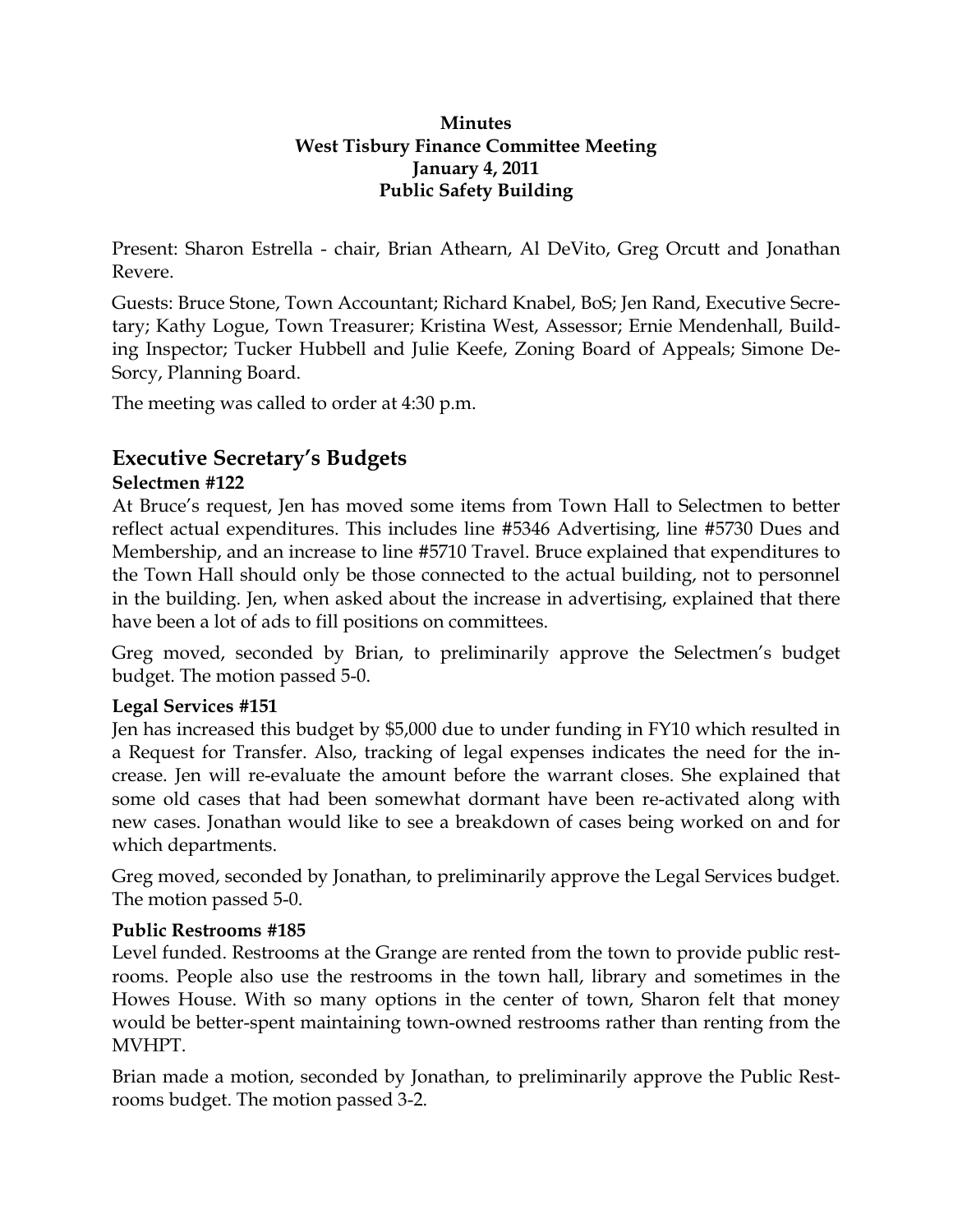## **Town Hall #192**

Overall has gone down, partly due to the shift of line items to the BoS budget.

Brian made a motion, seconded by Greg, to preliminarily approve the Town Hall budget. The motion passed 5-0.

## **Town Property & Liability Insurance #193**

Jen based cost on guidance from insurance company. Increase is usually around 5%. Last year's actual was higher, so Jen has gone to 9.9% to make a correction for last's year's underestimate.

Jonathan made a motion, seconded by Brian, to preliminarily approve the Town Property & Liability Insurance budget. The motion passed 5-0.

### **Town Reports #195**

This budget has been slightly raise to reflect increases in printing costs. Each book costs app. \$8.00. Jen has stopped doing colored covers due to the expense.

Greg made a motion, seconded by Brian, to preliminarily approve the Town Reports budget. The motion passed 4-1.

### **Town Clock #196**

Though the clock keeper has annually declined this stipend, it is budgeted each year in the event that it is accepted.

Al made a motion, seconded by Brian, to preliminarily approve the Town Clock budget. The motion passed 5-0.

### **Public Officials Liability Insurance #945**

As with the Town Property & Liability Insurance**,** this line item is being adjusted for an underestimate from last year.

Brian made a motion, seconded by Greg, to preliminarily approve the Public Officials Liability Insurance budget. The motion passed 5-0.

### **Cemeteries #491**

Only increase is to property services for mowings.

Al made a motion, seconded by Jonathan, to preliminarily approve the Cemeteries budget. The motion passed 5-0.

### **Town Treasurer**

### **Treasurer #145**

\$2,000 has been added to line #5300 Professional & Technical Services. This is not a new service, but is being paid differently.

Jonathan made a motion, seconded by Al, to preliminarily approve the Treasurer budget. The motion passed 5-0.

#### **Tax Title Foreclosures #158**  Level funded.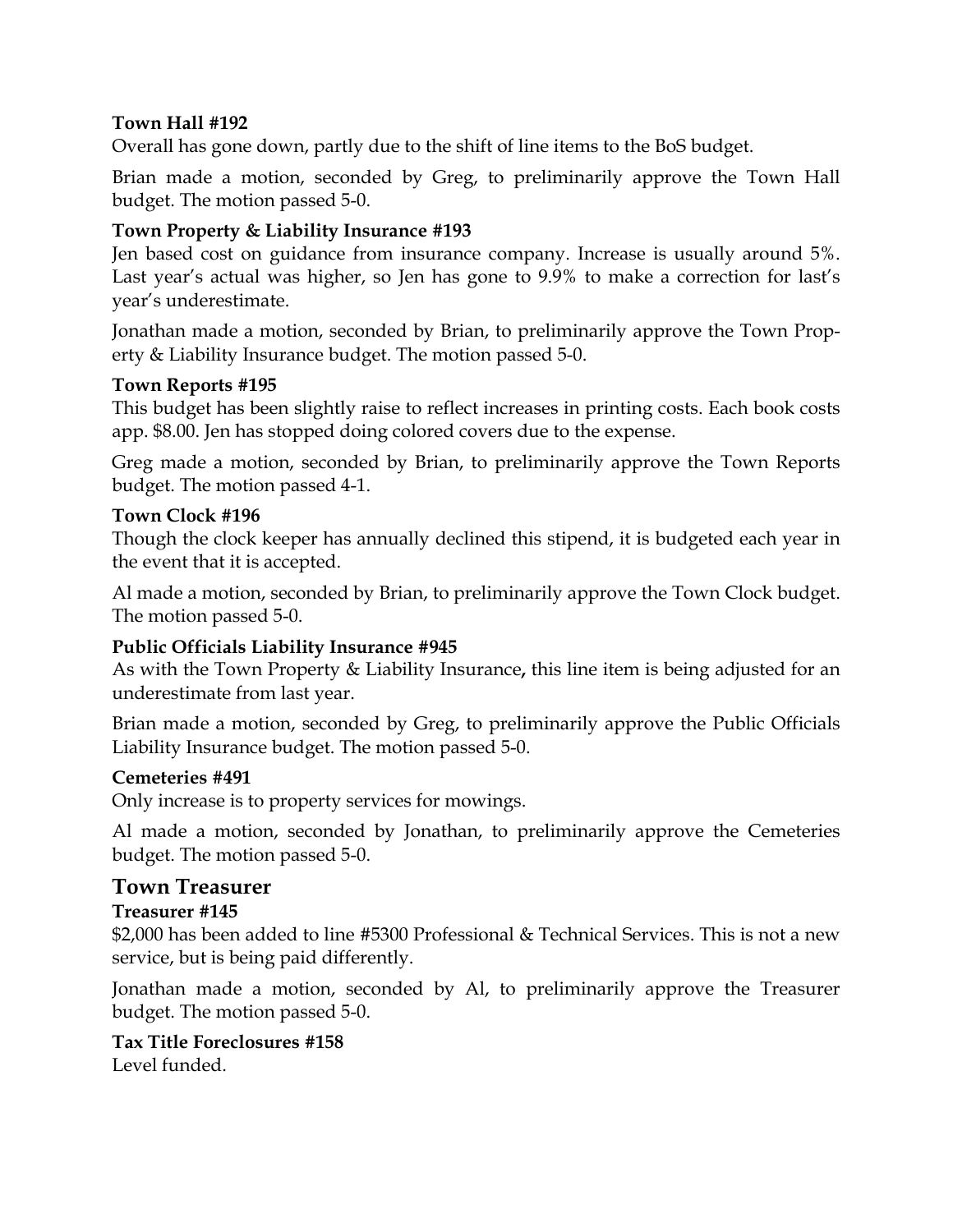Brian made a motion, seconded by Jonathan, to preliminarily approve the Tax Title Foreclosures budget. The motion passed 5-0.

## **Debt Service #710/751/752**

Greg made a motion, seconded by Jonathan, to preliminarily approve the Debt Service budget. The motion passed 5-0.

## **Employee Benefits #911-916 inclusive**

**#911 County Retirement** has gone up from the December 15, 2010 estimate of \$280,200.03 to an actual appropriation of \$286,500.00, probably due to a difference in allocation between towns.

**#914 Health Insurance** Kathy has been conservative in her estimate to be able to cover the highest possibility of those insured. A more accurate figure will available the end of February or beginning of March.

**#912 Worker's Compensation** is level funded.

**#913 Unemployment Insurance** has been lowered slightly because no claims have been filed.

**#915 Life Insurance** is reduced slightly.

**#916 Medicare Tax** has to be increased by 5% each year.

Jonathan made a motion, seconded by Brian, to preliminarily approve the Employee Benefits budget. The motion passed 5-0.

## **Data Processing #155**

Stipend was established in FY11 to pay Bruce and Kathy. Kathy does most of the budget data. Both Kathy and Bruce are available to troubleshoot for any town hall employees.

**Line item #5240 Repairs & Maintenance Services** covers service contracts, software, licensing, support agreements, website services, and upgrades.

Line item #5300 Professional & Technical (services) is for consulting/services related to GIS, interdepartmental coordination/communication, and planning.

**Line item #5580 Other Department Supplies** is for upgrade of hardware and software licensing to maintain a level of efficiency.

Greg made a motion, seconded by Brian, to preliminarily approve the Data Processing budget. The motion passed 5-0.

## **Board of Assessors #141**

Revenue estimate has been reduced to be more in line with money that actually comes in.

There is very little fluctuation in the expense items resulting in an overall reduction of -0.7% for expenses.

Jonathan made a motion, seconded by Brian, to preliminarily approve the Board of Assessors budget. The motion passed 5-0.